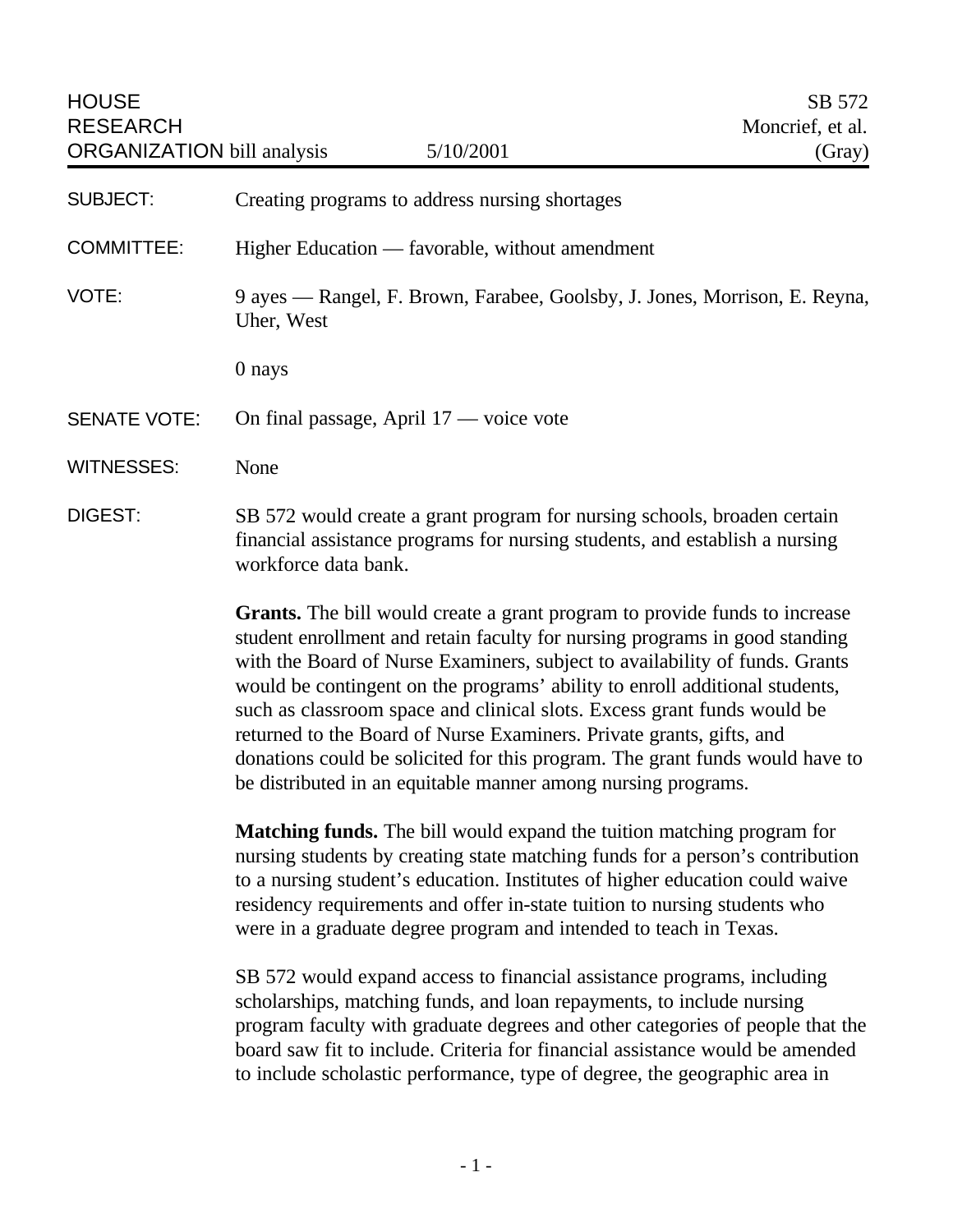## SB 572 House Research Organization page 2

which the person was likely to practice, intent to seek employment on a nursing school faculty, or any additional factors. The board could structure scholarships in a way that would secure federal matching funds. No more than 10 percent of the funds appropriated could be used for administrative purposes.

**Nursing workforce data bank.** SB 572 would create a nursing workforce data bank to collect and analyze data on nurses and other nursing personnel, subject to availability of funds. Demographics, area of practice, and migration information would be used to create a supply and demand model of nurses in the state for forecasting. The data bank would publish reports on employment trends in nursing, but the data would be confidential.

An executive committee would oversee the data bank, which could be contracted to a public or private entity. One-half of the members of the executive committee would have to represent the commercial practice of nursing, while one-third would have to represent the public. Other members could represent researchers, consumers, or others. Members would serve two-year staggered terms and would receive a per diem, but could not receive reimbursement for travel expenses other than for transportation. The Board of Nurse Examiners would have to appoint the initial half of the executive committee to a term expiring February 1, 2003, and the second half to a term expiring in 2005.

Activities would have to be coordinated among the Texas Higher Education Coordinating Board, the statewide health coordinating council, the Texas Workforce Commission, and other public entities to minimize duplication of effort and promote sharing of data.

The bill would take effect September 1, 2001.

**SUPPORTERS** SAY: SB 572 would help address the nursing shortage facing the state. Texas hospitals report difficulty recruiting nurses. The average age of nurses in the state is over 40, which indicates that a large number of nurses are likely to retire over the next two decades. With steady declines in nursing school enrollment, Texas faces a nursing shortage today and a nursing crisis tomorrow.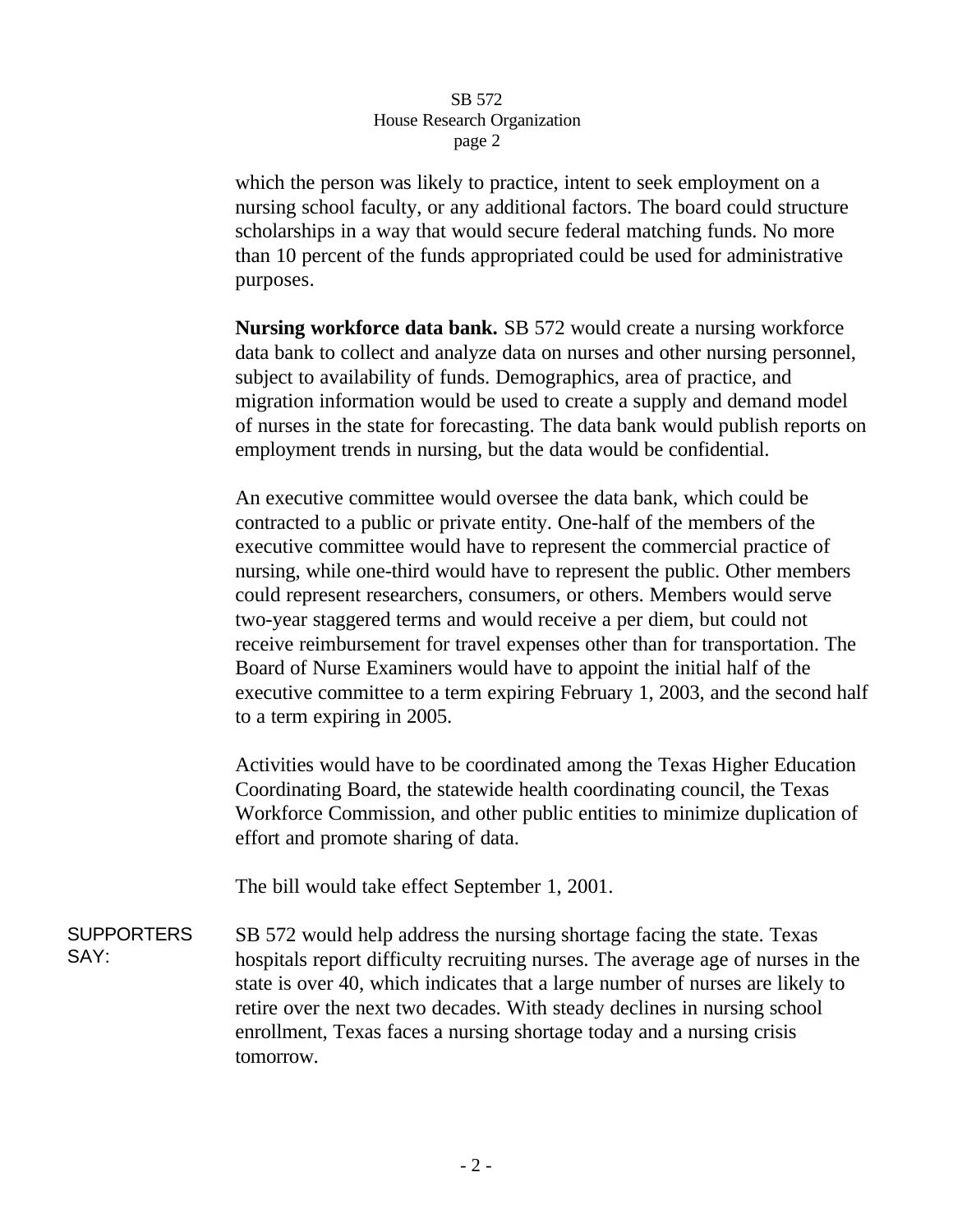## SB 572 House Research Organization page 3

|                                   | Education assistance is the best way to encourage more people to enter the<br>nursing profession and teach nursing. Nursing school enrollment has<br>declined, in part, because of too few faculty. This bill would encourage<br>people to teach by extending to them some of the financial assistance the<br>state makes accessible to nursing students who intend to practice nursing. It<br>also would encourage enrollment in nursing programs by giving the<br>educational programs the money they need to recruit students.                                                                                                                                                                               |
|-----------------------------------|-----------------------------------------------------------------------------------------------------------------------------------------------------------------------------------------------------------------------------------------------------------------------------------------------------------------------------------------------------------------------------------------------------------------------------------------------------------------------------------------------------------------------------------------------------------------------------------------------------------------------------------------------------------------------------------------------------------------|
|                                   | The nurse workforce data bank would give Texas the information it needs to<br>make long-term policy decisions about nursing and health care across the<br>state. The information that has been collected about nursing in Texas does<br>not allow the state accurately to predict what the nursing work force will<br>look like in the future. A data bank and workforce analysis would ensure<br>that the state's policy decisions were tracked and would predict what needed<br>to be done to ensure that the state has enough trained nurses.                                                                                                                                                                |
| <b>OPPONENTS</b><br>SAY:          | SB 572 is unnecessary. The state already is addressing the nursing shortage<br>through various funding mechanisms. The state funds nursing, allied health,<br>and other health programs through a permanent trust fund. The House-<br>approved version of SB 1, the fiscal 2002-03 general appropriations bill,<br>would appropriate \$4 million in tobacco funds for these health professions.<br>Also, the House has used dramatic growth funds to provide additional<br>funding. Under this procedure, nursing-specific growth is calculated and<br>funded before institution-wide growth. This formula was applied to<br>community colleges in 1999 and extended to four-year universities this<br>session. |
| OTHER<br><b>OPPONENTS</b><br>SAY: | SB 572 would have little impact on the state's nursing shortage. Nurses are<br>not compensated enough for the demanding work that they do. Hospitals<br>have high vacancy rates because they do not provide financial incentive for<br>nurses to stay.                                                                                                                                                                                                                                                                                                                                                                                                                                                          |
| NOTES:                            | The bill's fiscal note estimates a cost of \$5 million for fiscal 2002-03 and<br>about \$10 million each year thereafter. For fiscal 2002, it assumes about<br>\$750,000 in grants, \$950,000 in loan repayments and scholarships, \$50,000<br>in matching funds, and \$639,000 for non-resident tuition.                                                                                                                                                                                                                                                                                                                                                                                                       |